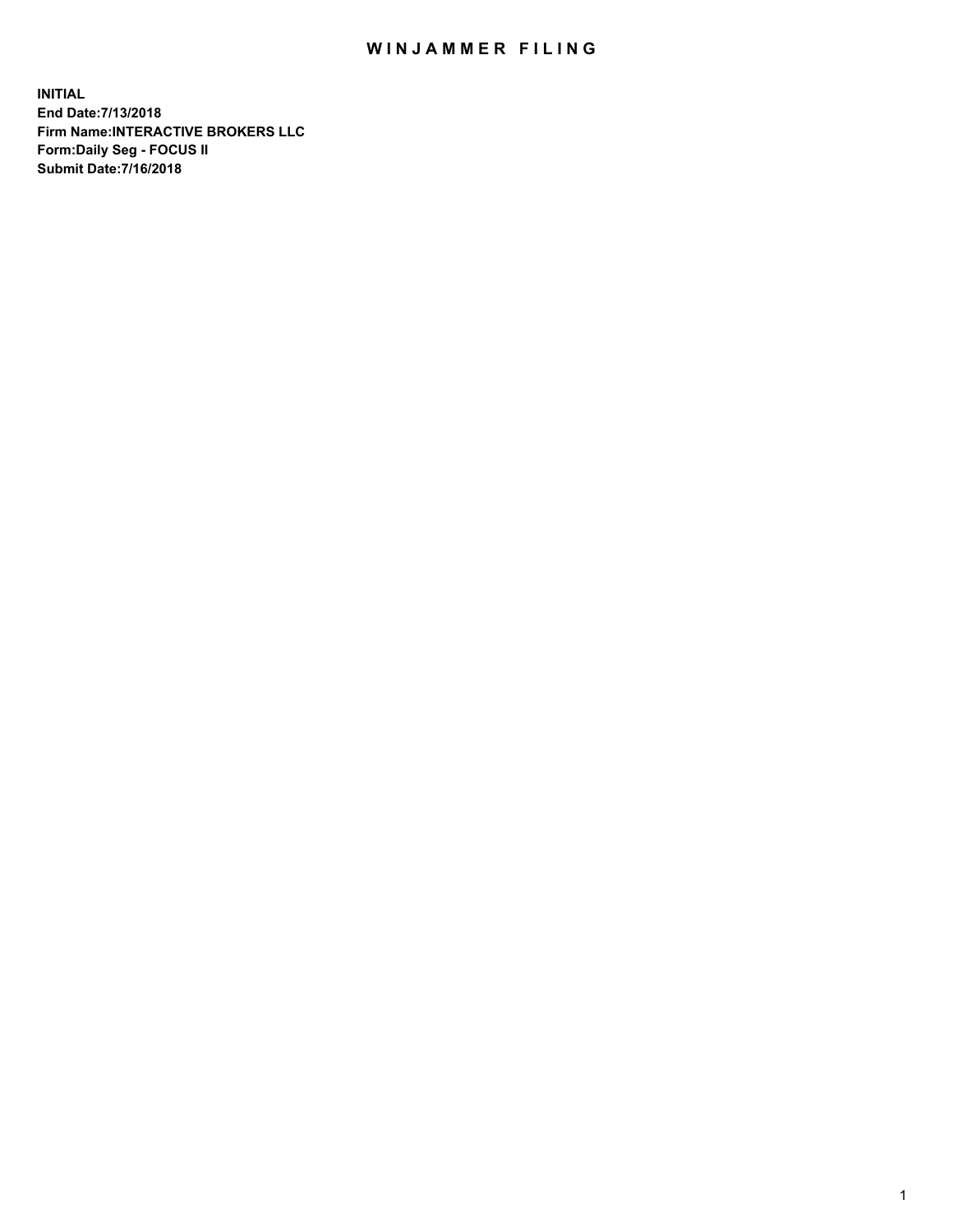**INITIAL End Date:7/13/2018 Firm Name:INTERACTIVE BROKERS LLC Form:Daily Seg - FOCUS II Submit Date:7/16/2018 Daily Segregation - Cover Page**

| Name of Company                                                                                                                                                                                                                                                                                                                | <b>INTERACTIVE BROKERS LLC</b>                                                                  |
|--------------------------------------------------------------------------------------------------------------------------------------------------------------------------------------------------------------------------------------------------------------------------------------------------------------------------------|-------------------------------------------------------------------------------------------------|
| <b>Contact Name</b>                                                                                                                                                                                                                                                                                                            | James Menicucci                                                                                 |
| <b>Contact Phone Number</b>                                                                                                                                                                                                                                                                                                    | 203-618-8085                                                                                    |
| <b>Contact Email Address</b>                                                                                                                                                                                                                                                                                                   | jmenicucci@interactivebrokers.c<br>om                                                           |
| FCM's Customer Segregated Funds Residual Interest Target (choose one):<br>a. Minimum dollar amount: ; or<br>b. Minimum percentage of customer segregated funds required:% ; or<br>c. Dollar amount range between: and; or<br>d. Percentage range of customer segregated funds required between:% and%.                         | $\overline{\mathbf{0}}$<br>$\overline{\mathbf{0}}$<br>155,000,000 245,000,000<br>0 <sub>0</sub> |
| FCM's Customer Secured Amount Funds Residual Interest Target (choose one):<br>a. Minimum dollar amount: ; or<br>b. Minimum percentage of customer secured funds required:% ; or<br>c. Dollar amount range between: and; or<br>d. Percentage range of customer secured funds required between:% and%.                           | $\overline{\mathbf{0}}$<br>0<br>80,000,000 120,000,000<br>0 <sub>0</sub>                        |
| FCM's Cleared Swaps Customer Collateral Residual Interest Target (choose one):<br>a. Minimum dollar amount: ; or<br>b. Minimum percentage of cleared swaps customer collateral required:% ; or<br>c. Dollar amount range between: and; or<br>d. Percentage range of cleared swaps customer collateral required between:% and%. | $\overline{\mathbf{0}}$<br><u>0</u><br>$\underline{0}$ $\underline{0}$<br>00                    |

Attach supporting documents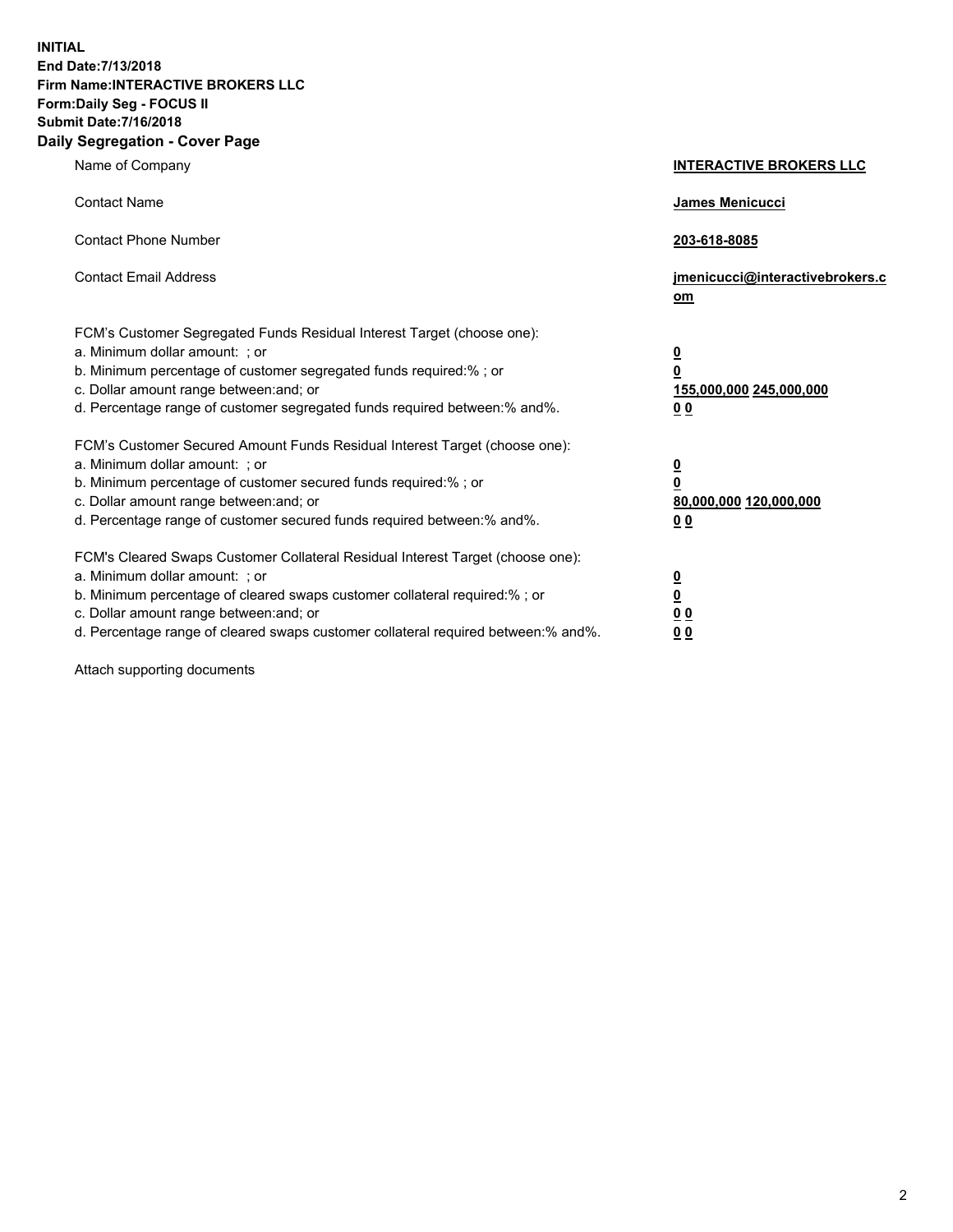## **INITIAL End Date:7/13/2018 Firm Name:INTERACTIVE BROKERS LLC Form:Daily Seg - FOCUS II Submit Date:7/16/2018 Daily Segregation - Secured Amounts**

|                | Daily Jegregation - Jeculed Aniounts                                                              |                                                |
|----------------|---------------------------------------------------------------------------------------------------|------------------------------------------------|
|                | Foreign Futures and Foreign Options Secured Amounts                                               |                                                |
|                | Amount required to be set aside pursuant to law, rule or regulation of a foreign                  | $0$ [7305]                                     |
|                | government or a rule of a self-regulatory organization authorized thereunder                      |                                                |
| $\mathbf{1}$ . | Net ledger balance - Foreign Futures and Foreign Option Trading - All Customers                   |                                                |
|                | A. Cash                                                                                           | 451,370,350 [7315]                             |
|                | B. Securities (at market)                                                                         | $0$ [7317]                                     |
| 2.             | Net unrealized profit (loss) in open futures contracts traded on a foreign board of trade         | -12,719,220 [7325]                             |
| 3.             | Exchange traded options                                                                           |                                                |
|                | a. Market value of open option contracts purchased on a foreign board of trade                    | <b>354,487</b> [7335]                          |
|                | b. Market value of open contracts granted (sold) on a foreign board of trade                      | -50,758 [7337]                                 |
| 4.             | Net equity (deficit) (add lines 1. 2. and 3.)                                                     | 438,954,859 [7345]                             |
| 5.             | Account liquidating to a deficit and account with a debit balances - gross amount                 | 4,147 [7351]                                   |
|                | Less: amount offset by customer owned securities                                                  | 0 [7352] 4,147 [7354]                          |
| 6.             | Amount required to be set aside as the secured amount - Net Liquidating Equity                    | 438,959,006 [7355]                             |
|                | Method (add lines 4 and 5)                                                                        |                                                |
| 7.             | Greater of amount required to be set aside pursuant to foreign jurisdiction (above) or line<br>6. | 438,959,006 [7360]                             |
|                | FUNDS DEPOSITED IN SEPARATE REGULATION 30.7 ACCOUNTS                                              |                                                |
| 1.             | Cash in banks                                                                                     |                                                |
|                | A. Banks located in the United States                                                             | 86,457,514 [7500]                              |
|                | B. Other banks qualified under Regulation 30.7                                                    | 0 [7520] 86,457,514 [7530]                     |
| 2.             | Securities                                                                                        |                                                |
|                | A. In safekeeping with banks located in the United States                                         | 371,810,975 [7540]                             |
|                | B. In safekeeping with other banks qualified under Regulation 30.7                                | 0 [7560] 371,810,975 [7570]                    |
| 3.             | Equities with registered futures commission merchants                                             |                                                |
|                | A. Cash                                                                                           | $0$ [7580]                                     |
|                | <b>B.</b> Securities                                                                              | $0$ [7590]                                     |
|                | C. Unrealized gain (loss) on open futures contracts                                               | $0$ [7600]                                     |
|                | D. Value of long option contracts                                                                 | $0$ [7610]                                     |
|                | E. Value of short option contracts                                                                | 0 [7615] 0 [7620]                              |
| 4.             | Amounts held by clearing organizations of foreign boards of trade                                 |                                                |
|                | A. Cash                                                                                           | $0$ [7640]                                     |
|                | <b>B.</b> Securities                                                                              | $0$ [7650]                                     |
|                | C. Amount due to (from) clearing organization - daily variation                                   | $0$ [7660]                                     |
|                | D. Value of long option contracts                                                                 | $0$ [7670]                                     |
|                | E. Value of short option contracts                                                                | 0 [7675] 0 [7680]                              |
| 5.             | Amounts held by members of foreign boards of trade                                                |                                                |
|                | A. Cash                                                                                           | 111,810,573 [7700]                             |
|                | <b>B.</b> Securities                                                                              | $0$ [7710]                                     |
|                | C. Unrealized gain (loss) on open futures contracts                                               | -7,453,473 [7720]                              |
|                | D. Value of long option contracts                                                                 | 354,487 [7730]                                 |
|                | E. Value of short option contracts                                                                | <mark>-50,758</mark> [7735] 104,660,829 [7740] |
| 6.             | Amounts with other depositories designated by a foreign board of trade                            | $0$ [7760]                                     |
| 7.             | Segregated funds on hand                                                                          | $0$ [7765]                                     |
| 8.             | Total funds in separate section 30.7 accounts                                                     | 562,929,318 [7770]                             |
| 9.             | Excess (deficiency) Set Aside for Secured Amount (subtract line 7 Secured Statement               | 123,970,312 [7380]                             |
|                | Page 1 from Line 8)                                                                               |                                                |
| 10.            | Management Target Amount for Excess funds in separate section 30.7 accounts                       | 80,000,000 [7780]                              |
| 11.            | Excess (deficiency) funds in separate 30.7 accounts over (under) Management Target                | 43,970,312 [7785]                              |
|                |                                                                                                   |                                                |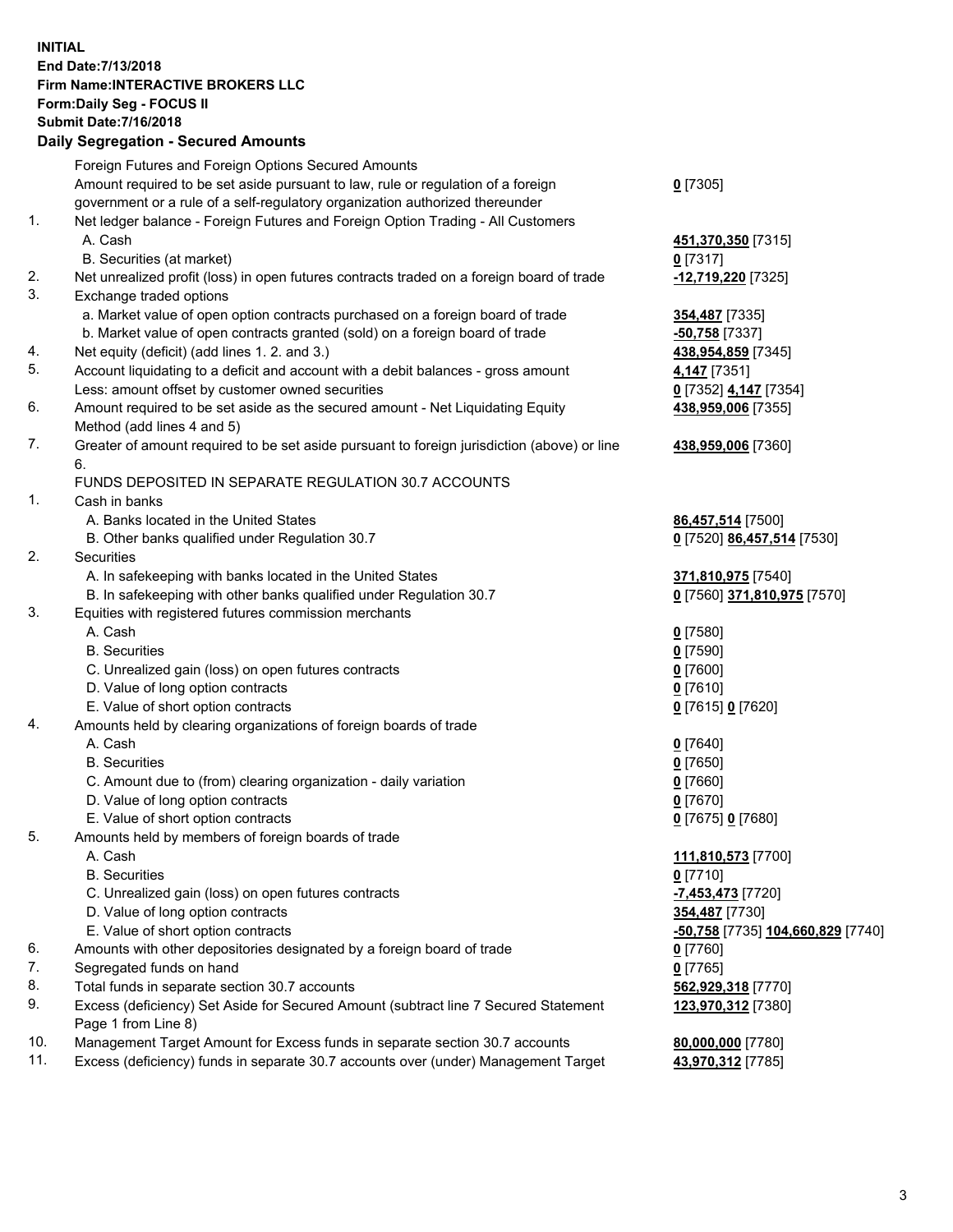**INITIAL End Date:7/13/2018 Firm Name:INTERACTIVE BROKERS LLC Form:Daily Seg - FOCUS II Submit Date:7/16/2018 Daily Segregation - Segregation Statement** SEGREGATION REQUIREMENTS(Section 4d(2) of the CEAct) 1. Net ledger balance A. Cash **3,977,231,009** [7010] B. Securities (at market) **0** [7020] 2. Net unrealized profit (loss) in open futures contracts traded on a contract market **-9,343,437** [7030] 3. Exchange traded options A. Add market value of open option contracts purchased on a contract market **228,852,437** [7032] B. Deduct market value of open option contracts granted (sold) on a contract market **-224,263,884** [7033] 4. Net equity (deficit) (add lines 1, 2 and 3) **3,972,476,125** [7040] 5. Accounts liquidating to a deficit and accounts with debit balances - gross amount **162,145** [7045] Less: amount offset by customer securities **0** [7047] **162,145** [7050] 6. Amount required to be segregated (add lines 4 and 5) **3,972,638,270** [7060] FUNDS IN SEGREGATED ACCOUNTS 7. Deposited in segregated funds bank accounts A. Cash **893,535,877** [7070] B. Securities representing investments of customers' funds (at market) **2,100,501,540** [7080] C. Securities held for particular customers or option customers in lieu of cash (at market) **0** [7090] 8. Margins on deposit with derivatives clearing organizations of contract markets A. Cash **20,254,632** [7100] B. Securities representing investments of customers' funds (at market) **1,156,467,091** [7110] C. Securities held for particular customers or option customers in lieu of cash (at market) **0** [7120] 9. Net settlement from (to) derivatives clearing organizations of contract markets **-6,650,980** [7130] 10. Exchange traded options A. Value of open long option contracts **228,774,794** [7132] B. Value of open short option contracts **-224,207,371** [7133] 11. Net equities with other FCMs A. Net liquidating equity **0** [7140] B. Securities representing investments of customers' funds (at market) **0** [7160] C. Securities held for particular customers or option customers in lieu of cash (at market) **0** [7170] 12. Segregated funds on hand **0** [7150] 13. Total amount in segregation (add lines 7 through 12) **4,168,675,583** [7180] 14. Excess (deficiency) funds in segregation (subtract line 6 from line 13) **196,037,313** [7190] 15. Management Target Amount for Excess funds in segregation **155,000,000** [7194]

16. Excess (deficiency) funds in segregation over (under) Management Target Amount Excess

**41,037,313** [7198]